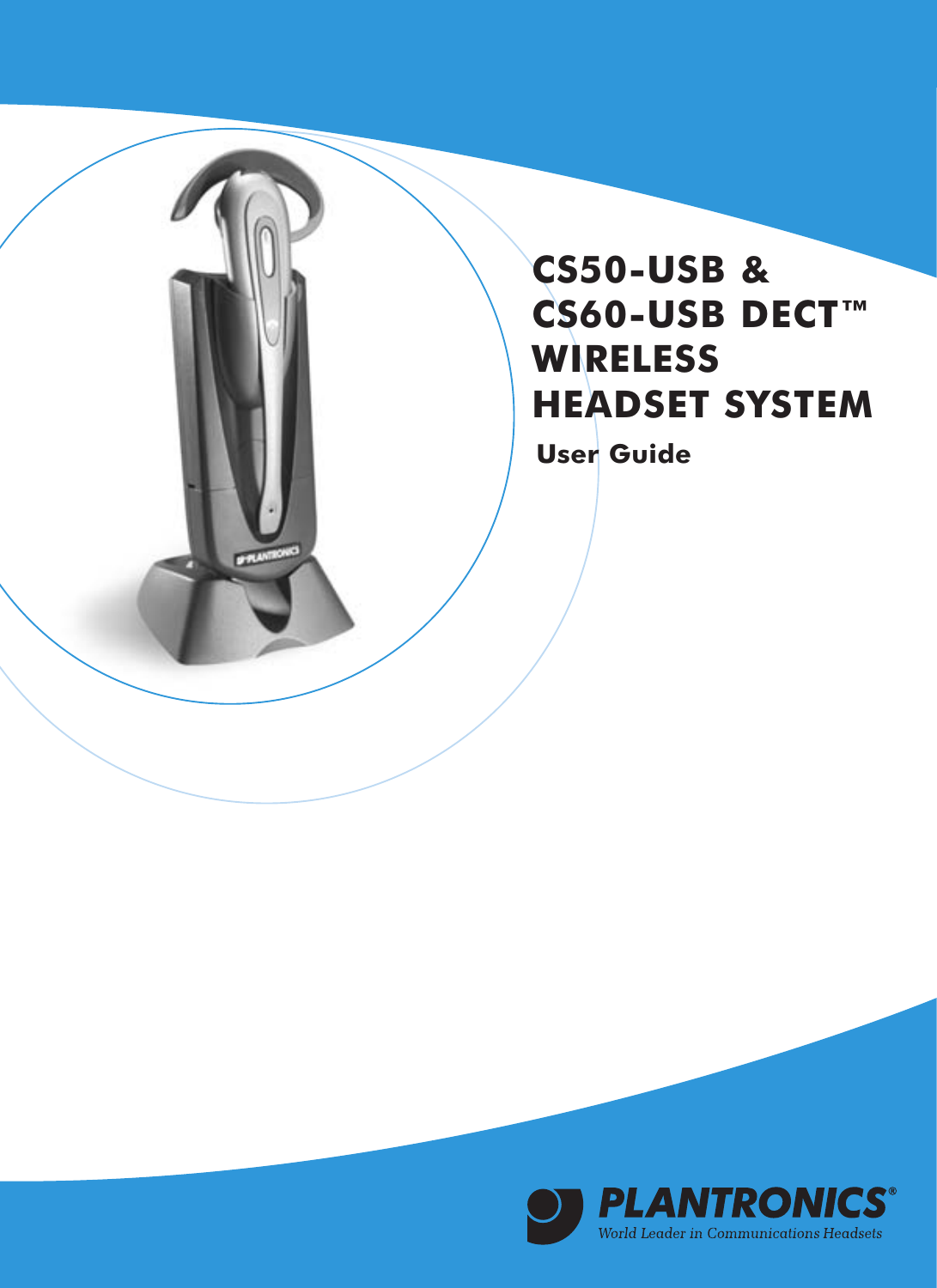## **HEADSET**





**BASE UNIT POWER SUPPLY** 



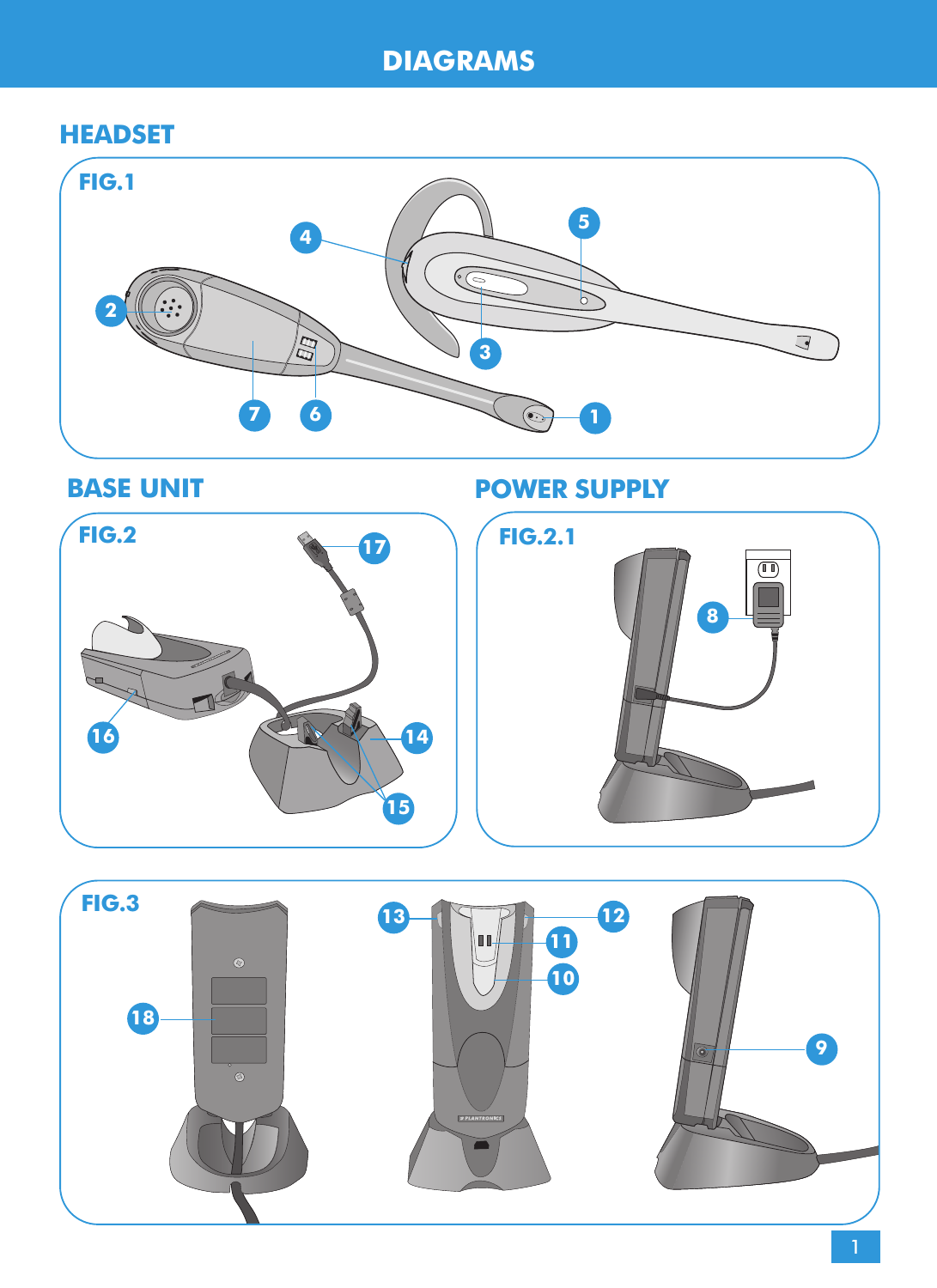## **EARLOOP**



## **HEADBAND** *Available as an accessory.*

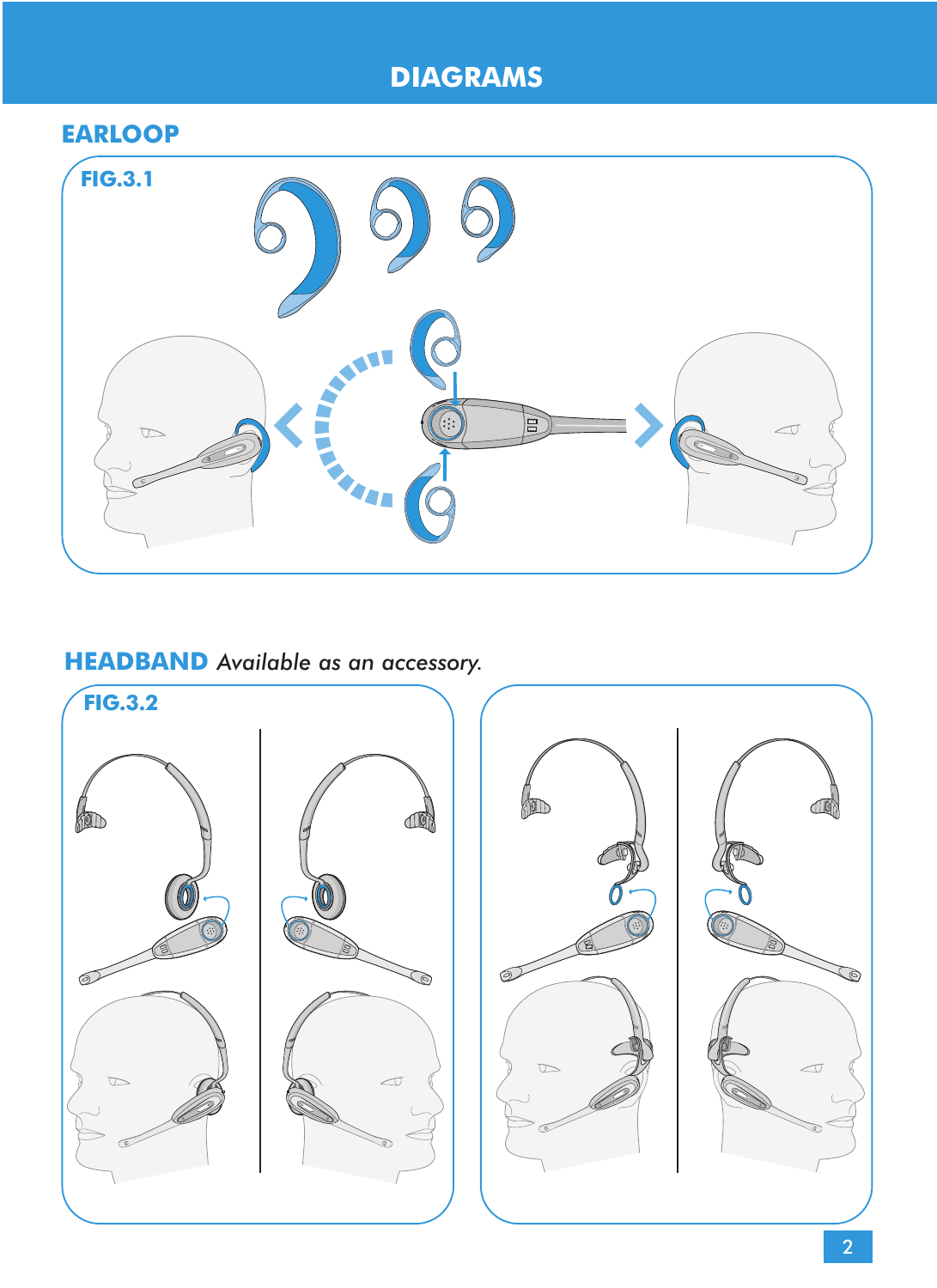## **NECKBAND** *Available only as an accessory.*



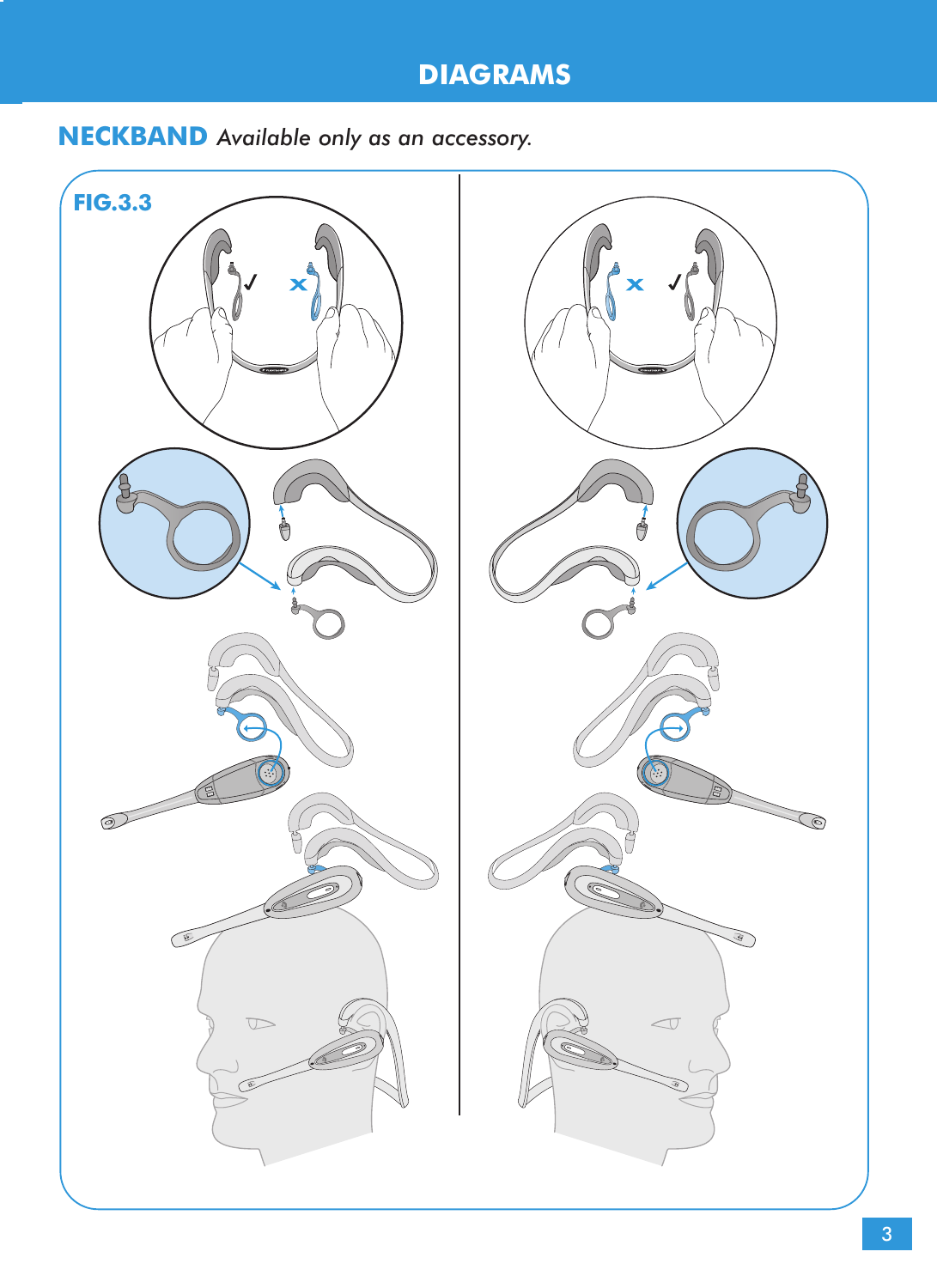## **LISTEN VOLUME ADJUST MUTE FEATURE**





## **INSTALLING A REPLACEMENT BATTERY**

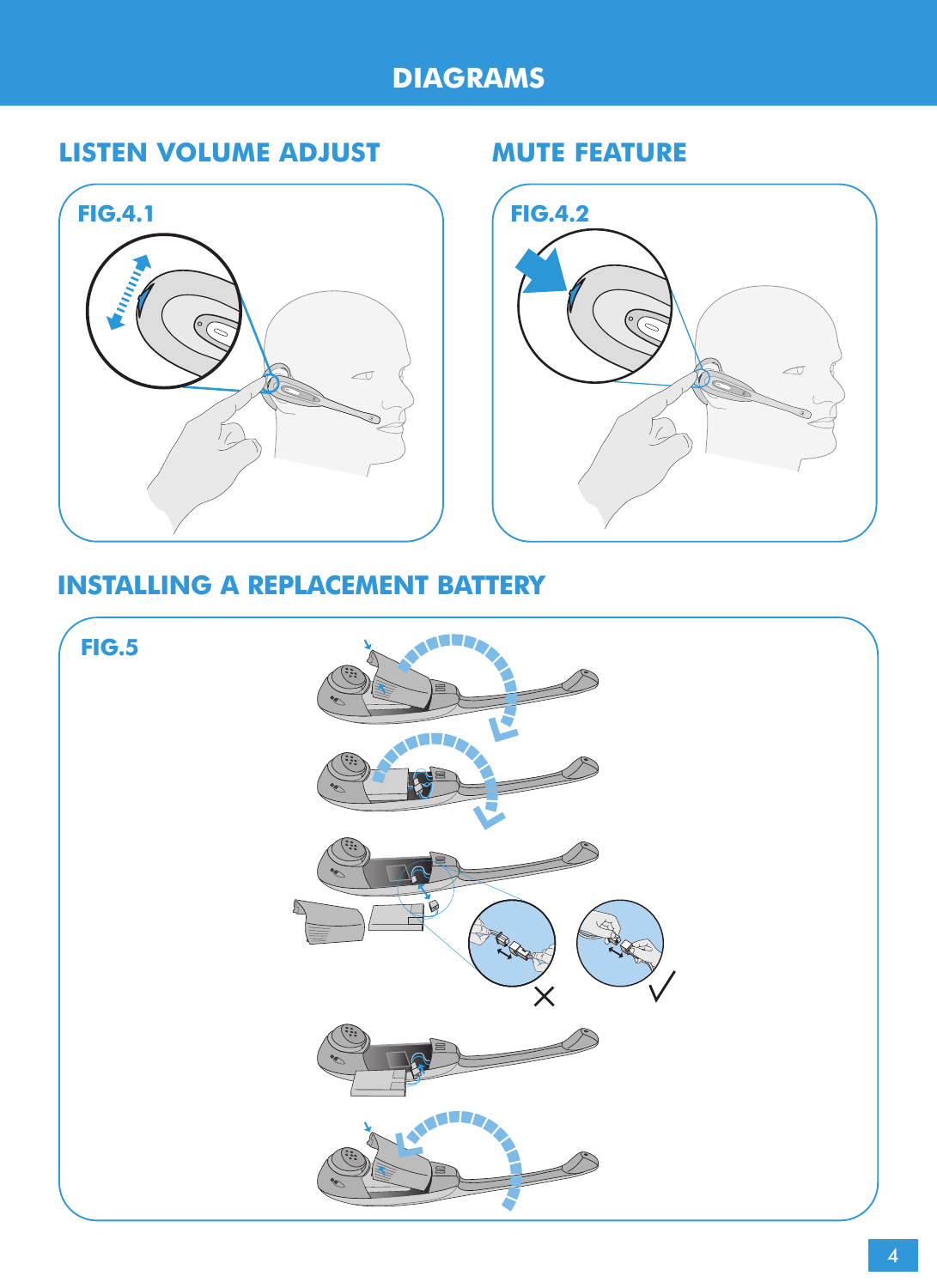# **WELCOME**



CS50-USB/CS60-USB Wireless Headset System User Guide.

Thank you for selecting the CS50- USB/CS60-USB Wireless Headset System from Plantronics.

The CS50-USB/CS60-USB offers wireless, hands-free headset convenience and long range workspace mobility.

This user guide provides instructions on the installation and usage of your system.

For safety and regulatory information, please refer to the separate "Important Safety Information" booklet. Detailed technical information and a copy of the **Declaration** of Conformity can be found at www.plantronics.com/ documentation

www.plantronics.com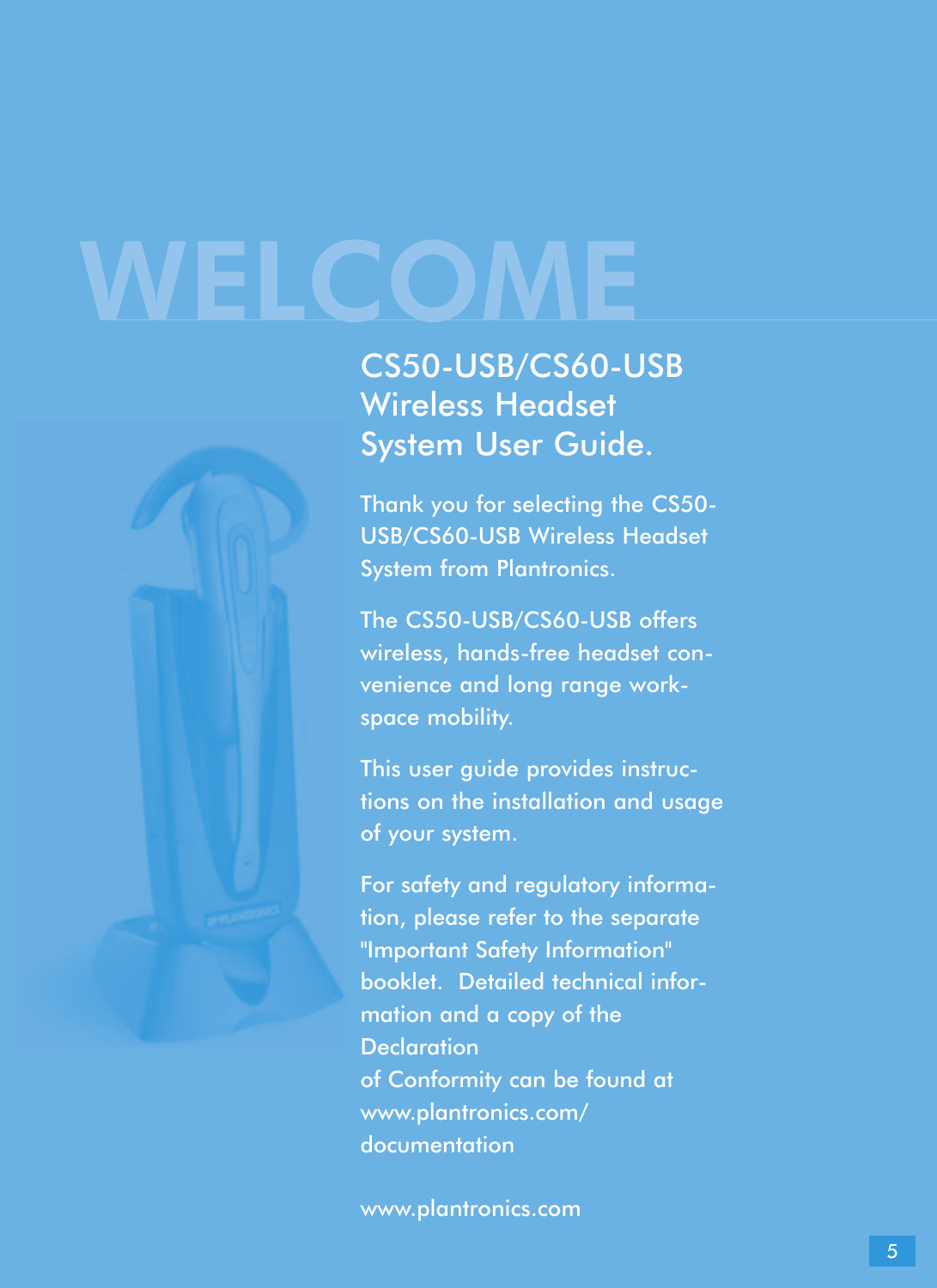## **USAGE INSTRUCTIONS**

## **DIAGRAM KEY**

#### **HEADSET**

- **1** Microphone
- **2** Speaker
- **3** Talk Button
- **4** Volume/Mute Control
- **5** On-line Indicator
- **6** Charge Contacts
- **7** Battery Door

#### **DESK CHARGER**

- **8** AC Power Adapter
- **9** AC Power Adapter Port
- **10** Headset Docking Cradle
- **11** Charge Contacts
- **12** Status Indicator
- **13** Charge Indicator
- **14** Stand
- **15** Stand Pegs
- **16** Ringer Switch On/Off
- **17** USB Connector
- **18** Subscription button access hole (paperclip required)

### **1. GETTING STARTED**

To use your Plantronics CS50-USB/CS60-USB Headset System, please follow these simple steps:

- 1. Install the hardware.
- 2. Install the software.
- 3. Charge your headset battery.
- 4. Choose your headset wearing style.
- 5. Carry out the initial set-up

#### **INSTALLING THE CS50-USB/CS60-USB BASE UNIT**

To install the base-unit, attach the stand by inserting the Stand Pegs into the locating holes on the underside of the base unit. Connect to the USB connector shown in Fig. 2 on page 1 to a free USB port on your computer. A USB hub can be used but you should ensure it can supply sufficient power (250mA) to charge the headset. This will create the finished assembly (refer to Fig.3, page 1). Alternatively, the Velcro strips included can be used to attach the base unit to a PC monitor. The optional AC Power Adapter can be installed as shown in Fig. 2.1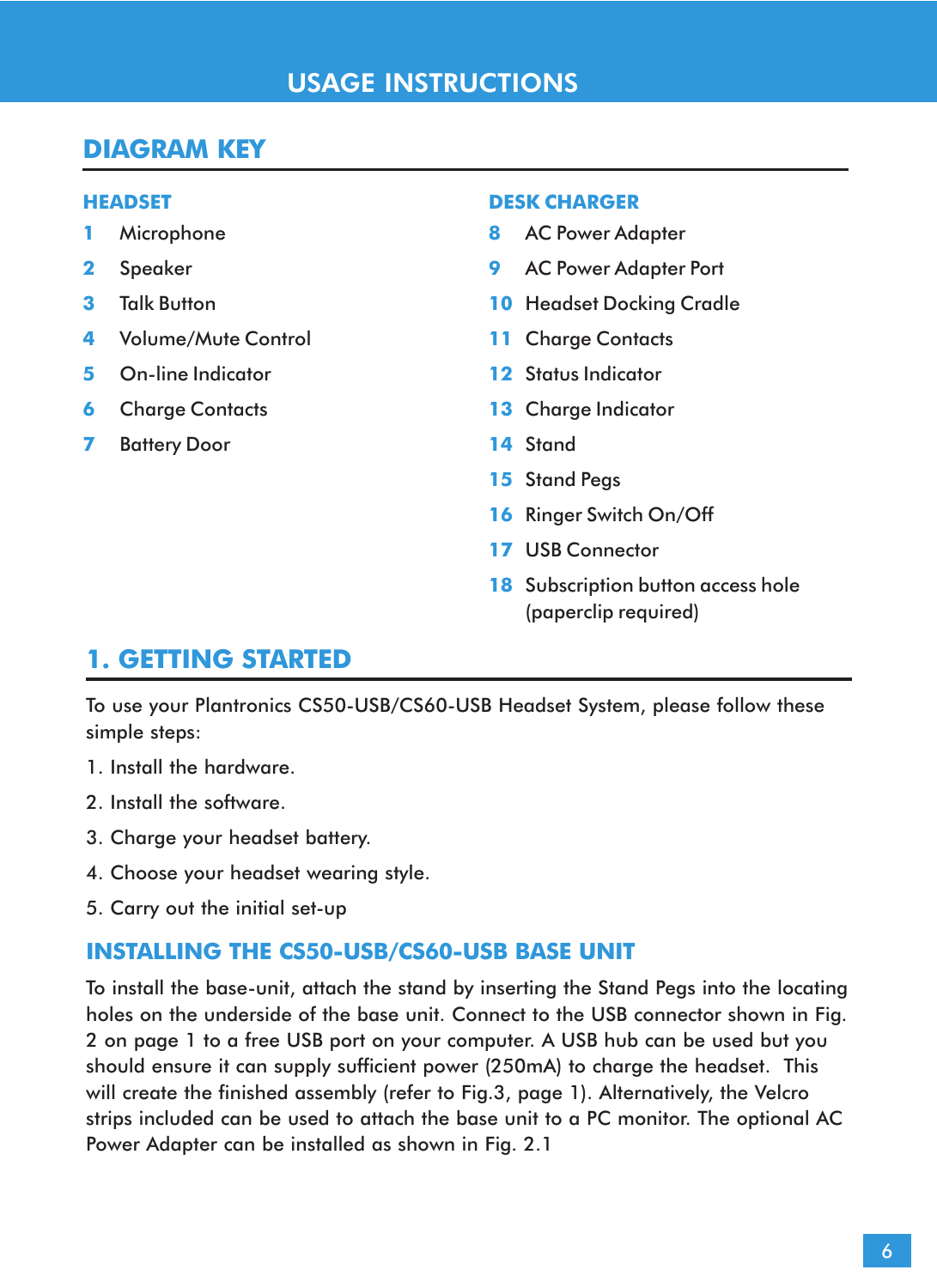#### **INSTALLING THE PerSonoCall SOFTWARE**

To install the software, insert the CD supplied with CS50-USB/CS60-USB. If the CD does not autoplay, then use Windows Explorer to find the file called install.bat, doubleclick on it and then follow the instructions on-screen.

#### **CHARGE YOUR HEADSET BATTERY**

To charge the headset battery, place the headset into the DOCKING CRADLE. During To charge the headset battery, place the headset into the DOCKING CRADLE. During charging the CHARGE indicator (13) will be illuminated. When the headset is fully charged, the CHARGE indicator (13) will extinguish.

The headset must be charged for a minimum of  $1$  hour prior to use  $-3$  hours to fully charge.

#### **CHOOSE YOUR HEADSET WEARING STYLE**

The CS50-USB/CS60-USB is provided with a choice of wearing styles. A neckband is also available as an accessory. Refer to Fig. 3 on pages 2 and 3 for instructions on how to connect and adjust your choice of wearing style.

## **INITIAL SET-UP RINGER**

The CS50-USB/CS60-USB includes a ringer in the base to ensure that if you are not wearing the headset then you can still receive notification of an incoming call. The feature is disabled when the Ringer switch (16) is in the up position (as shown) or enabled when the switch is in the down position.

#### **COMPUTER AUDIO & VOICE DEVICES**

When the CS50-USB/CS60-USB is installed, it will set itself as the default voice device in your computer. You can set your preferences manually in Windows ™ through the Sounds and Audio Devices option in Control Panel.

#### **SOFTPHONE**

In addition to setting up the CS50-USB/CS60-USB through your computer operating system, your softphone may require you to choose which audio device you wish to use and carry out a short test to match this device to the softphone. It may also enable you to choose which device indicates an incoming call. Please refer to your softphone documentation to determine how to do this.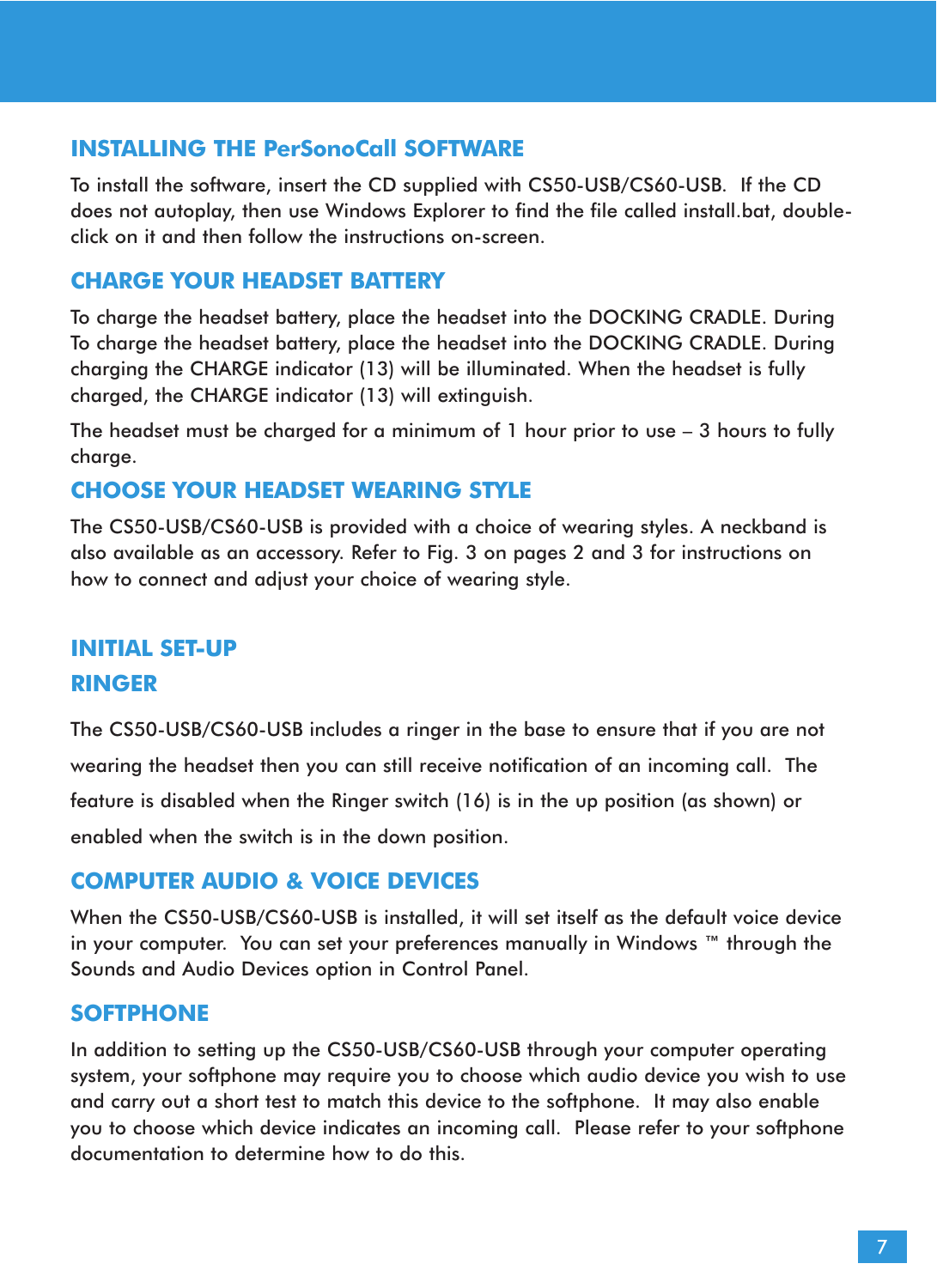## **2. USING YOUR HEADSET**

#### **PERSONOCALL SOFTWARE**

#### **BASIC OPTIONS TAB**

#### **SELECT SOFTPHONES**

Check the box or boxes of the softphones (installed during setup) you want the headset to work with. If you change the softphone you use, or add an additional one, then you can change the softphones selectable by running "Install" again from the PerSonoCall software CD.

#### **LAUNCH PERSONOCALL WHENEVER WINDOWS™ STARTS**

Check this box to automatically launch the PerSonoCall application whenever you start your computer. PerSonoCall software must be activated to enable the remote ring detection and answer/end capabilities with supported softphones.

#### **ENABLE HEADSET ONLY FOR PHONE CALLS**

Check this box to conserve headset battery power by turning off the headset radio when no softphone call is active. The radio link is automatically re-activated when a softphone call is activated. When this box is checked, your headset only functions for phone calls. If you still want to use the headset to listen to audio files such as mp3, you should not check this box.

#### **SMART BUTTON**

Check this box to launch the application of your choice by pressing the mute button for longer than 2 seconds. Application executables to be launched can be selected via the browse button. (For example… launch your softphone application)

#### **CURRENT STATUS TAB**

#### **HEADSET STATUS**

#### **ATTACHED TO HEADSET**

Headset detected in USB port.

#### **USB FIRMWARE VERSION**

Factory installed firmware revision. May be required for technical assistance.

#### **BASE FIRMWARE VERSION**

Factory installed firmware revision. May be required for technical assistance.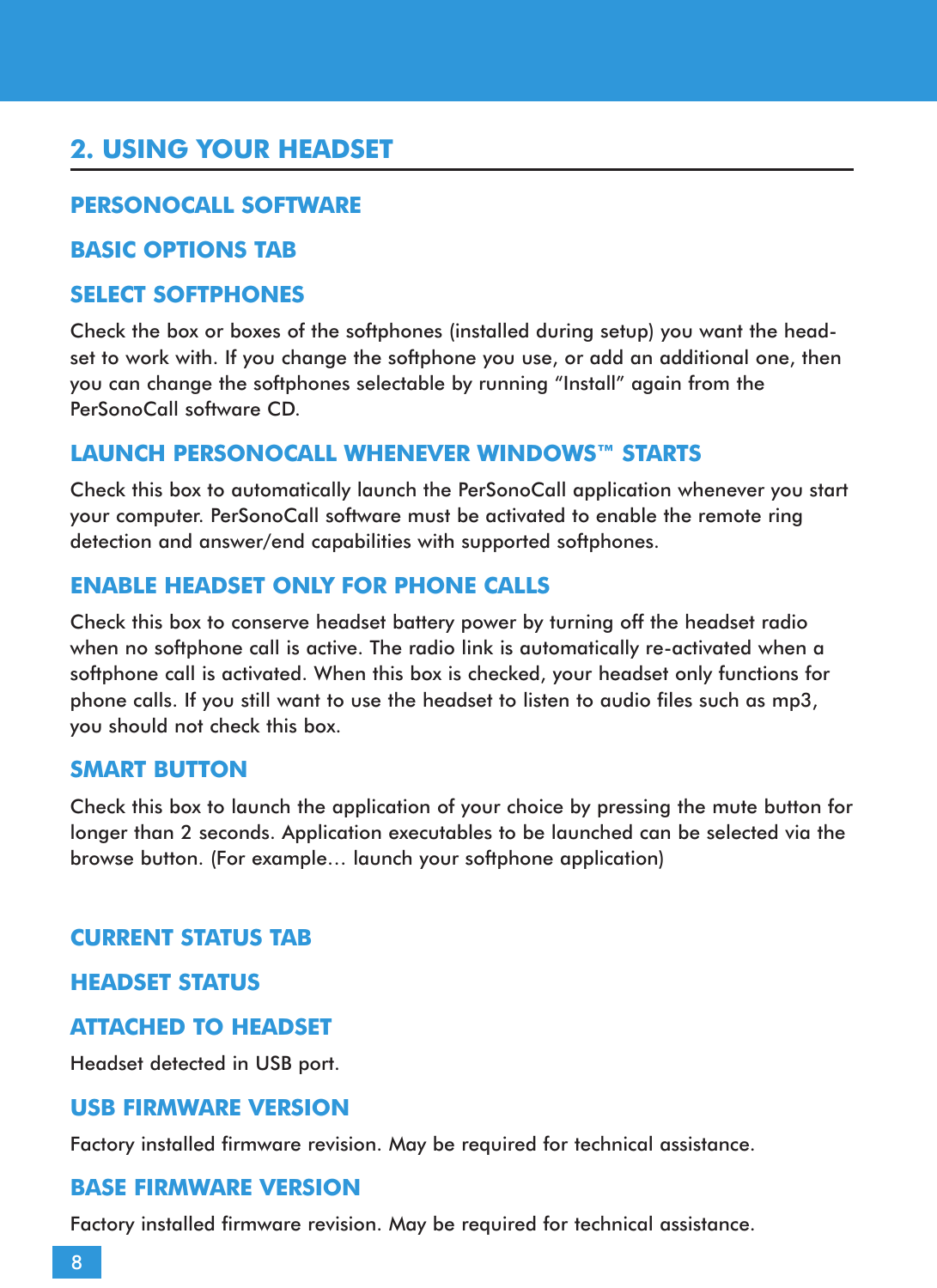#### **REMOTE FIRMWARE VERSION**

Factory installed firmware revision. May be required for technical assistance.

#### **HEADSET INDICATORS**

#### **RADIO LINK**

Communication between base and headset when checked.

#### **SMART BUTTON**

Headset Smart (long press of Mute button) button has been pressed when checked.

#### **TALK BUTTON**

Headset talk button has been pressed when checked.

#### **FLASH BUTTON**

Headset Flash (long press of volume up or down button) button has been pressed when checked.

#### **MUTE BUTTON**

Headset mute button has been selected when checked.

#### **SOFTPHONE STATUS**

#### **AVAILABLE PHONE LINES**

Shows the phone lines currently active from the softphone(s) selected at install or from the basic options tab.

#### **CALL STATUS**

**ACTIVE** Number of current active calls.

#### **RINGING**

Number current ringing calls.

#### **ON HOLD**

Number of current calls on hold.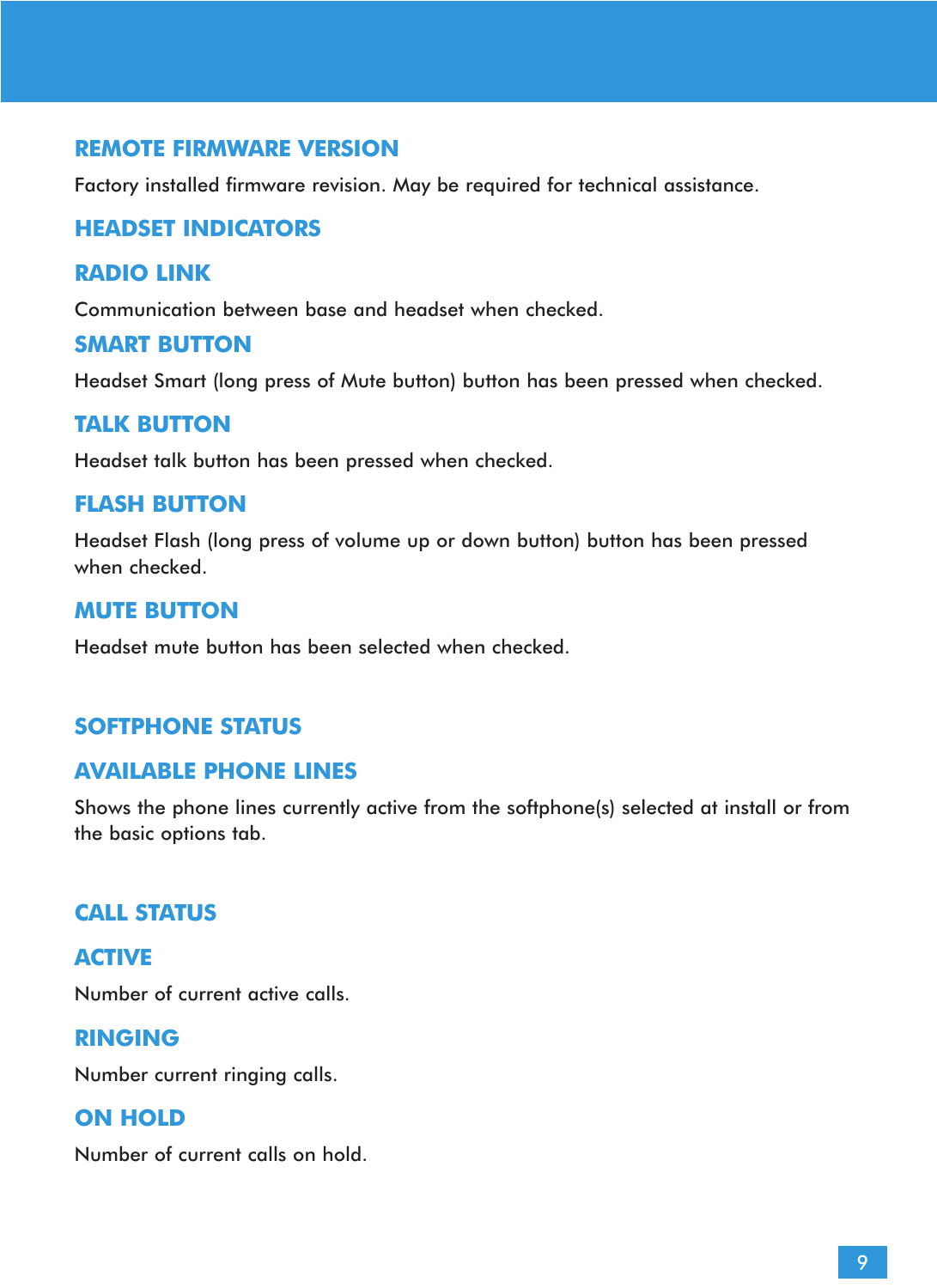#### **COMPLETED**

Number of calls made.

#### **OUTGOING LINE**

If you have multiple softphone line options you can select which line is activated when you press the headset talk button for an outbound call. Select preferred outgoing line connection by highlighting your selection from the "available phone lines" box, then clicking the "Set as outgoing line" box. This feature is not available with all softphones.

#### **TRAY BAR ICON STATUS**

**B**: No headset detected

- : Headset detected, no radio link to base station
	- : Headset detected, and radio link to base station active

#### **TEST CALL**

Make a test call to a colleague. Adjust the listen volume and speak volume as described in the next section to ensure a comfortable level for you and your listener.

#### **ADJUSTING THE LISTEN VOLUME (HOW OTHERS SOUND TO YOU)**

Refer to .Fig. 4.1 on page 4.

Adjust the listen volume of the softphone (Please refer to the softphone user documentation for details on how to do this)

Adjust the listen volume of the audio device on the computer. For Windows™ this is available through the Sound and Audio Device section on the control panel.

Adjust the CS50-USB/CS60-USB using the Volume Control (4)

Important: Too high a Listen Volume can cause audio problems. The recommended set-up is to keep the listen volume level on the softphone to mid-range and use the CS50-USB/CS60-USB listen volume control to give you the correct volume for calls.

#### **ADJUSTING THE SPEAK VOLUME (HOW YOU SOUND TO OTHERS)**

Adjust the speak volume of the softphone (Please refer to the softphone user documentation for details on how to do this)

Adjust the speak volume of the audio device on the computer For Windows™ this is available through the Sound and Audio Device section on the control panel.

Important: Too high a Speak Volume can cause audio problems. The recommended set-up is to set the speak volume level on the softphone during installation and then keep it at a constant level.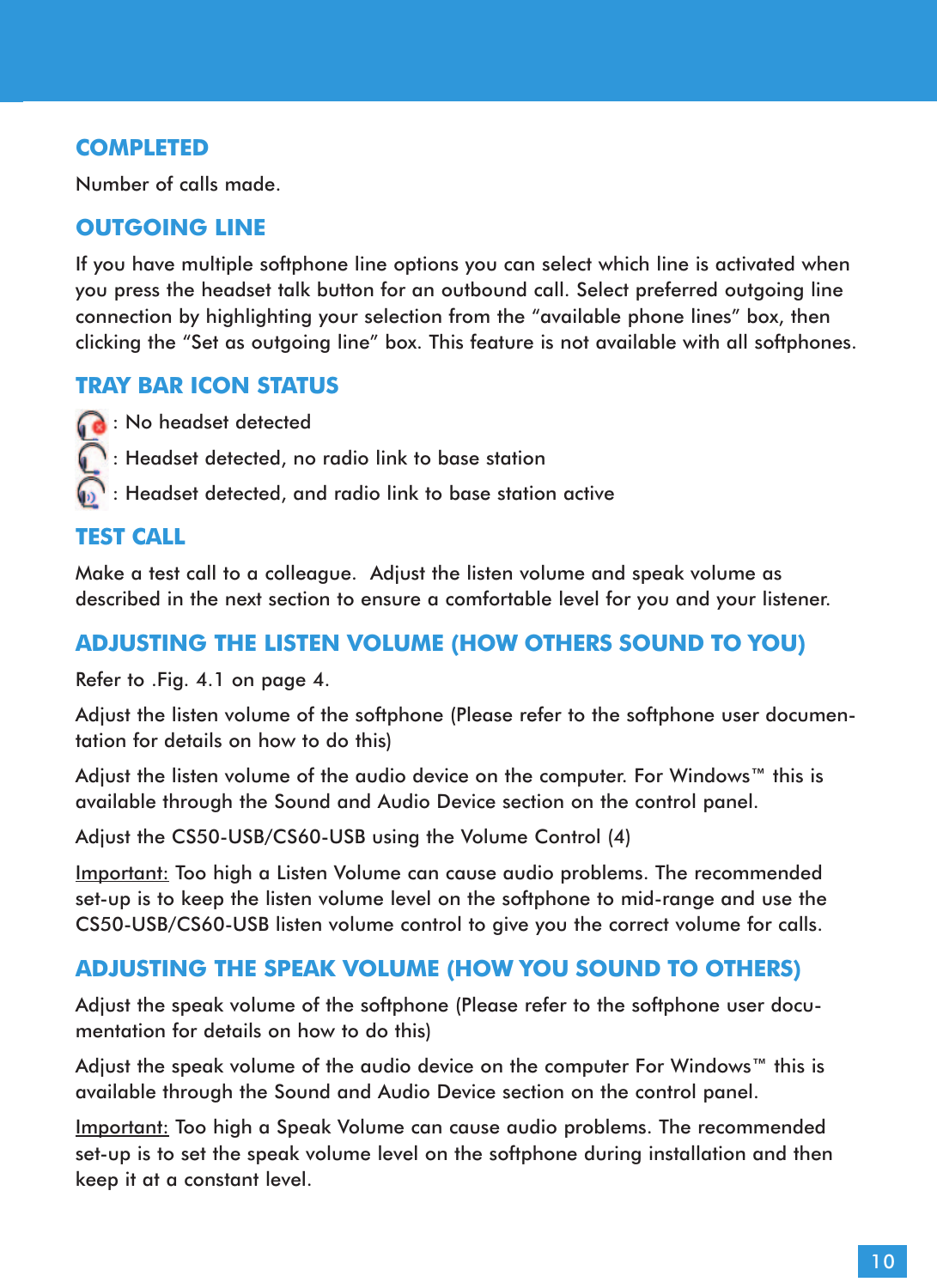#### **MUTE YOUR VOICE**

The mute feature, when activated, allows you to hear the person you are calling, but they cannot hear you. To mute a call press and release the Volume/Mute control (4). When mute is enabled, the headset sounds two short tones every 15 seconds. In addition, the Status indicator (12) will flash rapidly. To de-activate mute, press and release the Volume/Mute control (4) again.

#### **3. AUDIBLE WARNINGS**

The headset provides status information and signals a warning by sounding beeps as described below:

#### **OUT OF RANGE WARNING**

As you walk away from the base unit you will eventually reach the system operating range limit. When in use, a warning alert of two beeps will sound in the headset shortly before you meet the range limit. On hearing this alert you should walk closer to the base unit to ensure call quality is maintained. If you ignore this alert and walk out of range, a triple beep will sound in the headset and any active call will be suspended. On returning within range, a single beep will sound and the call will be re-established. If you remain out of range for more than 15 minutes the system will drop the call permanently. If using a compatible softphone the call will be terminated.

#### **MUTE WARNING**

If the mute button has been pressed, a double beep will sound every 15 seconds. This will continue to sound until the call is terminated, or the mute button is pressed again.

#### **LOW BATTERY WARNING**

When the headset battery is running low (approximately 5 minutes talk time remaining), an audible warning will be heard through the headset as a single beep repeating every 10 seconds. Soon after hearing this warning, you should recharge the headset.

#### **HEADSET NOT PAIRED WITH THE BASE**

If a headset is not correctly subscribed to a base unit, a warning alert of three beeps will sound when the talk button is pressed, and no link will be made between the headset and the base unit. This beep will continue to be heard when the button is pressed until the headset is subscribed to the base unit. To do this, follow the procedure in section 7.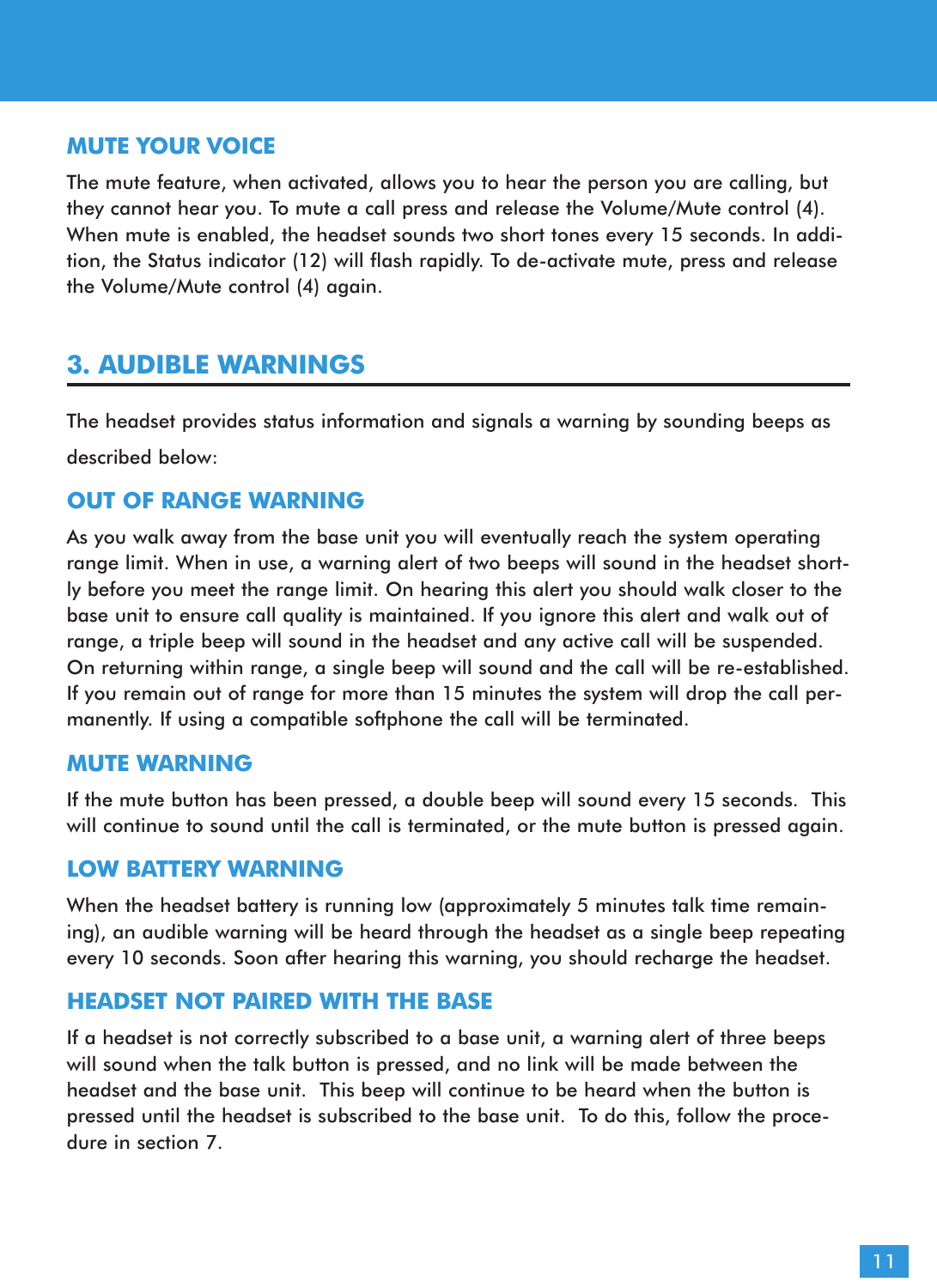## **4. REPLACING THE BATTERY**

Should it be necessary to replace the headset battery at anytime please refer to Fig. 5 on page 4.

## **5. . USING YOUR CS50-USB/CS60-USB HEADSET**

#### **PLACING A CALL USING YOUR HEADSET**

To place a call using the headset, remove headset from cradle and dial or connect to another user in the normal way. To end the call, replace the headset in the charging cradle or press the Talk button (3).

If you have selected an outgoing line in the PerSonoCall software, by pressing the Talk button (3) on the headset you will hear dial tone. You can then dial in the normal way.

Tip: By returning to standby mode after completing your call, you will conserve the headset battery power and extend the remaining available talktime. You can achieve this by pressing the Talk Button (3) for more than 2 seconds immediately on conclusion of the call.

#### **RECEIVING A CALL USING YOUR HEADSET**

If the headset is in the charging cradle when the softphone rings, remove the headset to answer the call. To end the call, replace the headset in the charging cradle or press the Talk button (3).

If the headset is not in the charging cradle when the softphone rings, press the Talk button (3) to answer the call. To end the call, replace the headset in the charging cradle or press the Talk button (3).

Tip: By returning to standby mode after completing your call, you will conserve the headset battery power and extend the remaining available talktime. You can achieve this by pressing the Talk Button (3) immediately on conclusion of the call.

#### **SWITCHING BETWEEN CALLS USING THE HEADSET**

Some softphones support a feature known as 'flash'. This allows you to place the current call on or off hold, or to togale between different calls. You can access the flash feature by pressing and holding the Volume up/down (4) on the headset for greater than 2 seconds.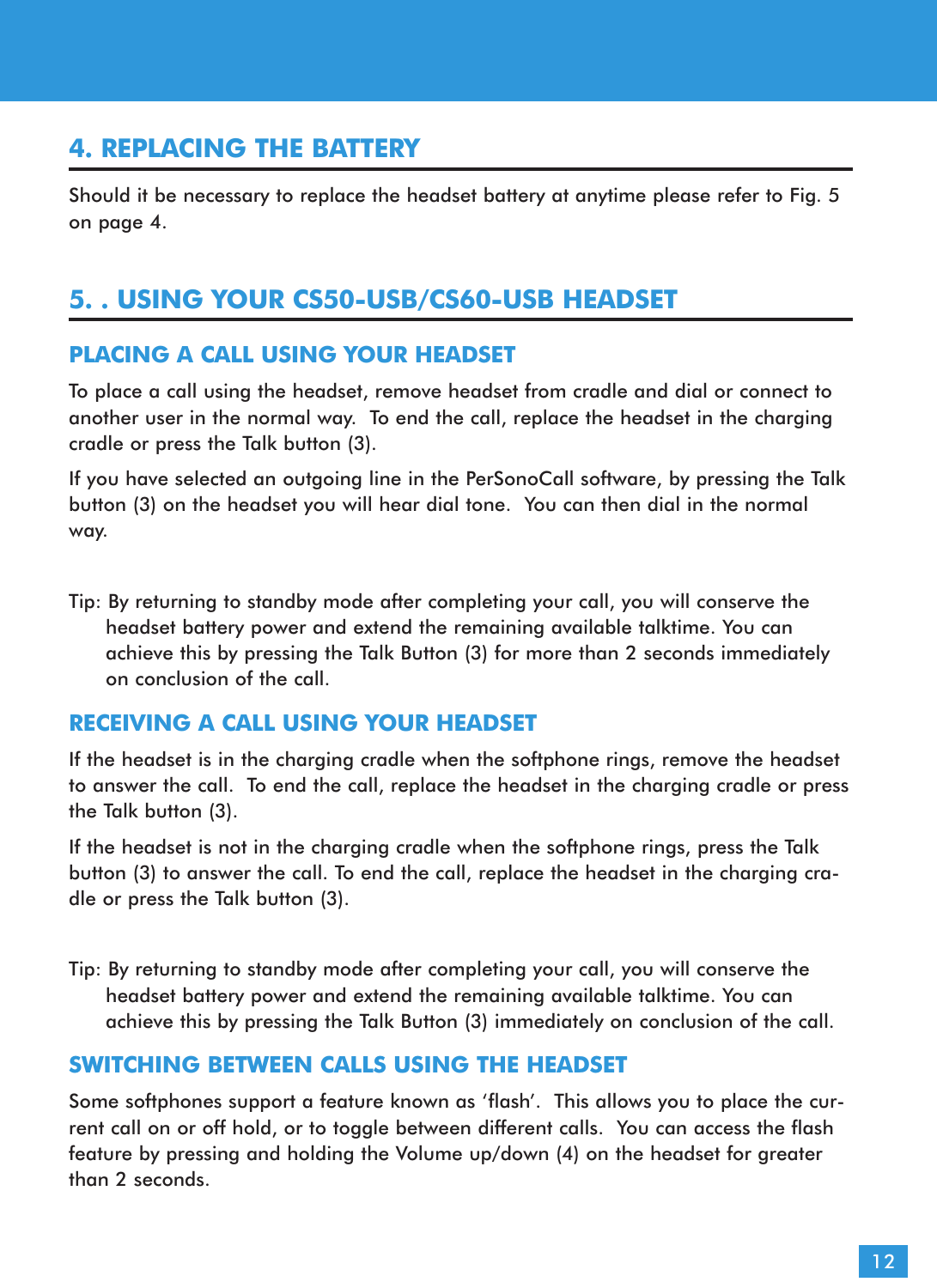If you have an active call on a softphone that supports flash, and wish to place it on hold, press flash. To retrieve it from hold, press flash again.

If you have an active call on a softphone that supports flash, and another call comes in, press the flash button to place your current call on hold and automatically answer the second call.

- \* I If you want to end the second call, press the Talk Button (3) in the normal way, this will finish the second call and automatically switch back to the first call. To end this call, press the Talk Button (3) in the normal way.
- If you wish to end the first call and continue with the second call, press flash to place the second call on hold and automatically switch to the first call. Press the Talk Button (3) in the normal way, this will finish the first call and automatically switch back to the second call. To end this call, press the Talk Button (3) in the nor mal way.

#### **RECHARGING THE HEADSET**

To recharge the headset, place it into the Headset Docking Cradle (10) in the base unit. During charging, the Charge Indicator (13) on the base unit will brighten. When the headset is fully charged, the Charge Indicator (13) on the base unit will extinguish. A completely depleted headset requires a minimum charge time of 1hr before it should be used and 3 hours to fully charge.

#### **6. TRAVELLING WITH YOUR CS50-USB /60-USB HEADSET**

If you take your CS50-USB/CS60-USB headset onto a plane, you must disconnect the battery (using the procedure in Figure 5) before boarding. It can be reconnected when you leave the plane.

#### **7. TROUBLESHOOTING**

#### **PROBLEM**

*My headset stops responding to button presses.*

| <b>Possible Cause</b>      | Solution                                                                                                                           |
|----------------------------|------------------------------------------------------------------------------------------------------------------------------------|
| Headset requires reset     | Unplug and re-connect the USB connector<br>and optional power supply. Remove and re-<br>install the battery (see Fig.5 on page 4). |
| Headset has a flat battery | Ensure your battery is fully charged. If you<br>are using a laptop that regularly goes into                                        |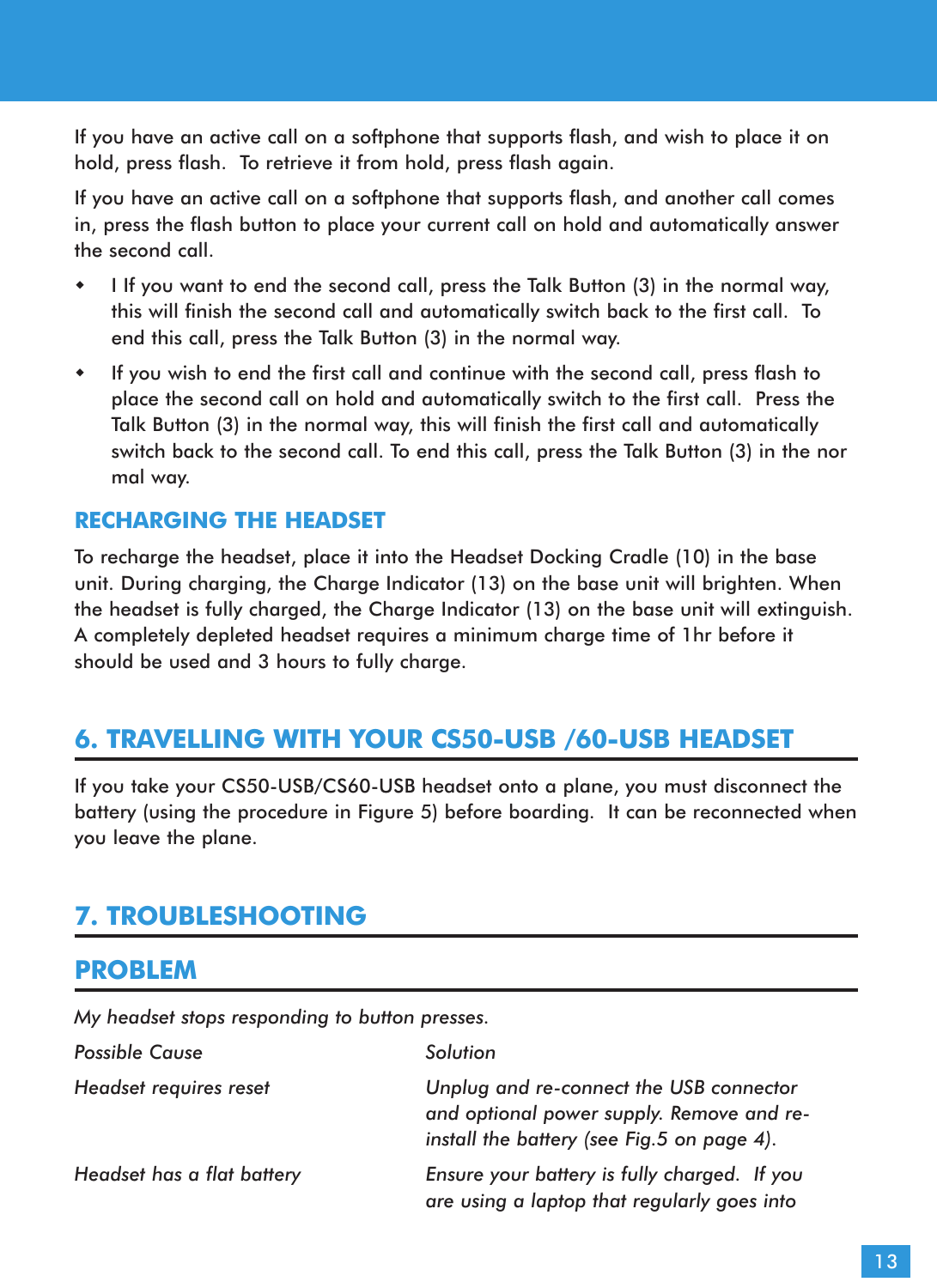*standby or hibernation, an optional AC power supply is provided to ensure the headset can be continuously charged*

## **PROBLEM**

*My headset does not work with my softphone.*

| <b>Possible Cause</b>                        | Solution                                                                                                                                                                                                        |
|----------------------------------------------|-----------------------------------------------------------------------------------------------------------------------------------------------------------------------------------------------------------------|
| Incorrect softphone selected                 | Ensure you have selected the softphone you<br>are using through the software. If the<br>softphone you are using does not appear<br>on the list, please check<br>www.plantronics.com for software updates        |
| Headset has a flat battery                   | Ensure your battery is fully charged. If you<br>are using a laptop that regularly goes into<br>standby or hibernation, the AC power<br>supply is available to ensure the headset<br>can be continuously charged |
| CS50/CS60-USB not set as the<br>voice device | Use the audio settings on the computer or<br>CS50-USB/CS60-USB is the softphone to<br>ensure that the device used for voice.                                                                                    |

## **PROBLEM**

*I plugged everything in but the lights won't come on.*

| <b>Possible Cause</b>            | Solution                                                                                                                                 |
|----------------------------------|------------------------------------------------------------------------------------------------------------------------------------------|
| Computer not turned on           | Check that the computer is turned on and not<br>in standby or hibernation mode.                                                          |
| Insufficient power from USB port | If using a USB hub, check that the AC power<br>supply is correctly connected and that the hub<br>can supply 250mA to charge the headset. |

## **PROBLEM**

| I cannot hear caller / dial tone. |                                                                                                                                 |
|-----------------------------------|---------------------------------------------------------------------------------------------------------------------------------|
| <b>Possible Cause</b>             | Solution                                                                                                                        |
| Too far away from base            | Ensure you are within range of the base                                                                                         |
| Listen volume too quiet           | Adjust the Listen Volume Control on the<br>headset, softphone and PC audio control.<br>Ensure the headset speaker is positioned |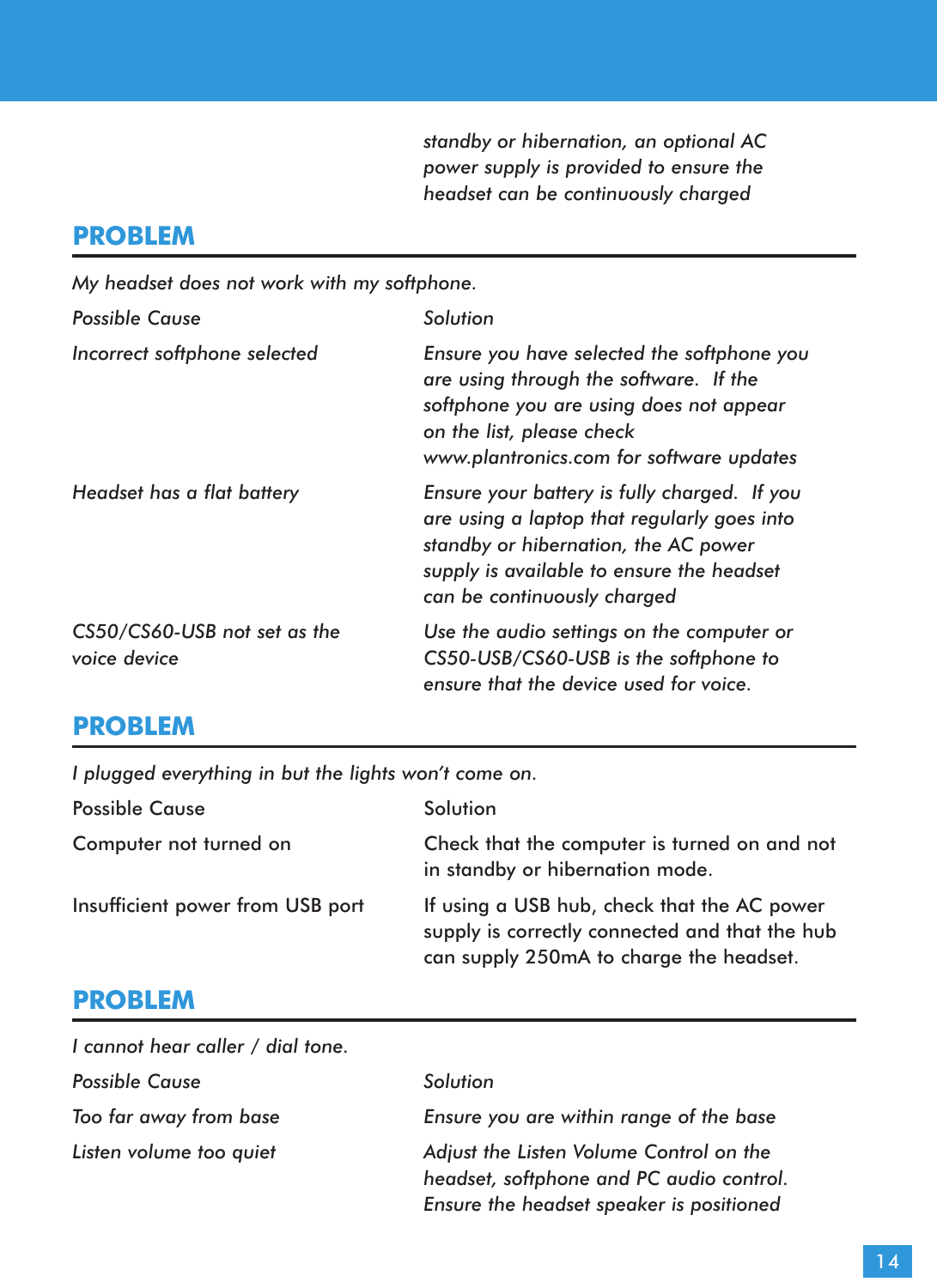|                                    | snugly over your ear                                                          |
|------------------------------------|-------------------------------------------------------------------------------|
| Incorrect softphone model selected | Ensure you have selected the correct soft<br>phone model through the software |
| Headset has flat battery           | Recharge the battery by placing the headset<br>in the Headset Docking Cradle. |

## **PROBLEM**

| Callers cannot hear me.                        |                                                                                                                                                                          |
|------------------------------------------------|--------------------------------------------------------------------------------------------------------------------------------------------------------------------------|
| <b>Possible Cause</b>                          | Solution                                                                                                                                                                 |
| Mute is selected                               | Press the mute button once. The audible<br>mute indicator should then stop beeping.                                                                                      |
| Headset microphone boom aligned<br>incorrectly | Align the headset boom<br>with your mouth                                                                                                                                |
| Speak volume is too low                        | Increase the speak volume on your soft<br>phone until you can be heard by callers. If<br>the volume is still too low, increase the<br>microphone level on your computer. |

## **PROBLEM**

| Receive sounds distorted. |                                                                                         |
|---------------------------|-----------------------------------------------------------------------------------------|
| <b>Possible Cause</b>     | Solution                                                                                |
| Listen volume too high    | Lower the receive volume on your<br>softphone until the distortion disappears.          |
|                           | If the distortion is still present, lower the<br>listen volume control on the computer. |

## **PROBLEM**

*I can hear too much background conversation, noise or sidetone.*

| <b>Possible Cause</b>    | Solution                                                                                                                                                                                  |
|--------------------------|-------------------------------------------------------------------------------------------------------------------------------------------------------------------------------------------|
| Speak volume is too high | Lower the speak volume on your softphone<br>until the noise or sidetone disappears. If the<br>noise or sidetone is still present, lower the<br>microphone volume control on the computer. |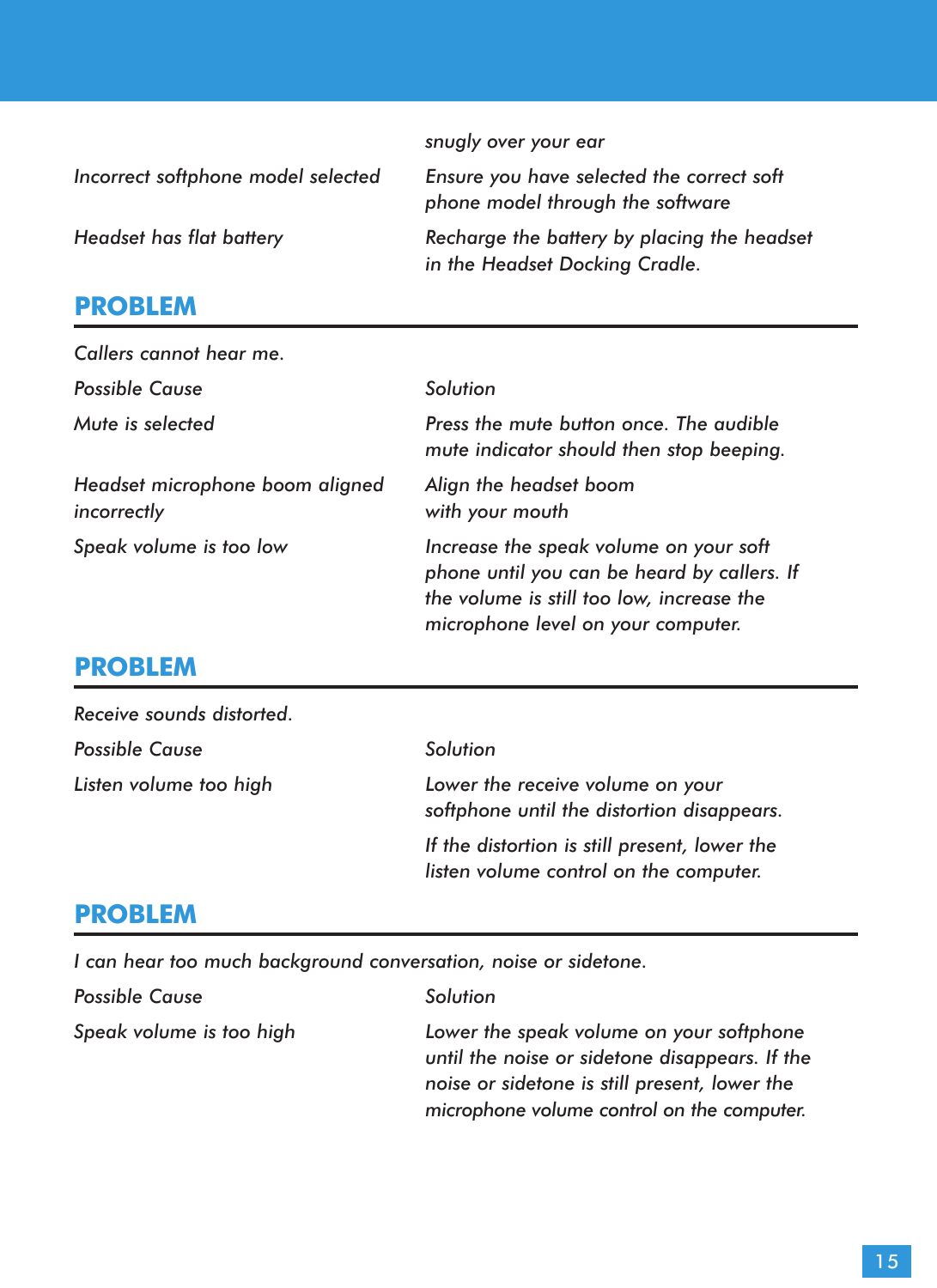## **PROBLEM**

*Sudden loss of audio, continuous noise or distorted audio on receive.*

| <b>Possible Cause</b>   | Solution                                                             |
|-------------------------|----------------------------------------------------------------------|
| Software reset required | Unplug and re-connect the USB connector<br>and optional power supply |
|                         | Remove and re-install the battery pack (see                          |
|                         | Fig.5 on page $4$ ).                                                 |

### **PROBLEM**

*The headset I was using to listen to music does not work any more*

| <b>Possible Cause</b>                                   | Solution                                                                                                                                                                                                                                                |
|---------------------------------------------------------|---------------------------------------------------------------------------------------------------------------------------------------------------------------------------------------------------------------------------------------------------------|
| CS50-USB/CS60-USB is set as<br>the default audio device | Use the audio settings on the computer<br>or on the softphone to ensure that CS50-<br>USB/CS60-USB is the device used for voice.<br>Either the computer soundcard or the head<br>set you previously used for music should be<br>set as the audio device |

### **PROBLEM**

*Battery talktime performance is significantly degraded even after a full recharge.*

| <b>Possible Cause</b>            | Solution                                                             |
|----------------------------------|----------------------------------------------------------------------|
| Battery approaching end of life. | Replace with a new battery pack. Refer to<br>the diagrams on page 4. |

### **SUBSCRIPTION**

The Headset and Base Unit are supplied subscribed to each other. However if you wish to use a replacement headset with the base unit then the units must be re-subscribed as follows:

1. Return the headset to the Headset Docking Cradle (10).

2. Use a paperclip to press and hold the Subscription Button through the access hole (18) on the base unit for a minimum of 5 seconds. The Status Indicator (12) will then flash.

3. Press and hold the Headset Mute Switch (4) for a minimum of 5 seconds. The On-line Indicator (5) will then illuminate.

4. Subscription completion is indicated when the Status Indicator (12) is fully illuminated and the On-line Indicator (5) is extinguished.

5. If subscription fails within 2 minutes the headset will return to the un-subscribed state.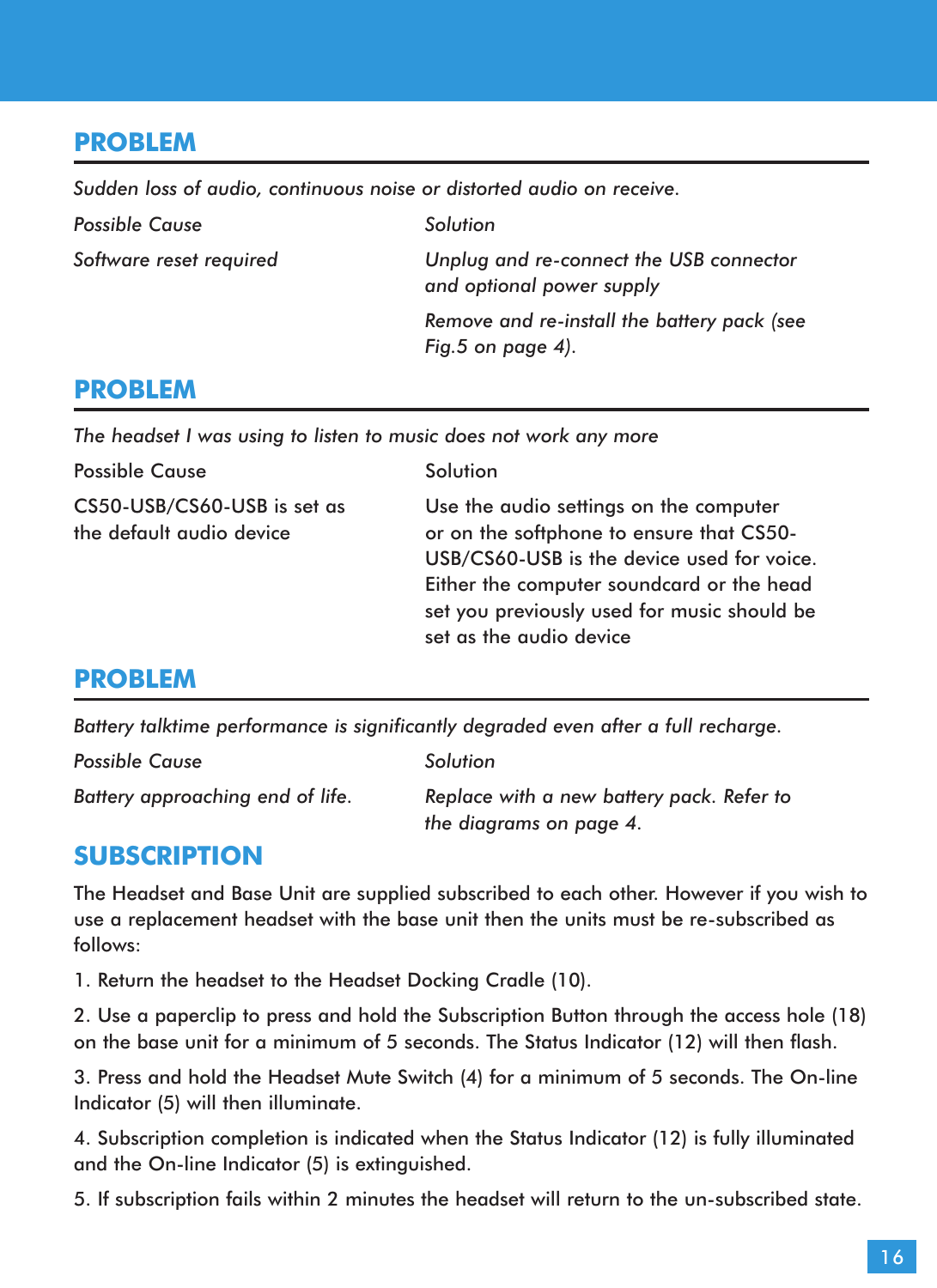## **8. MAINTENANCE HINTS**

- 1. Unplug the unit from the computer and the AC Power Adapter from the power source before cleaning.
- 2. To clean the headset, remove the headset from the attachment and wipe clean.
- 3. Clean the equipment with a damp (not wet) cloth.
- 4. Do not use solvents or other cleaning agents.

## **9. OPTIONAL PARTS & ACCESSORIES**

There are a range of Plantronics accessories designed to enhance the functionality of your CS50-USB/CS60-USB Wireless Headset System. Please contact your Plantronics Supplier for further details.

- 1. Battery
- 2. Battery Door
- 3. Earloops (pack of 4)
- 4. Over-the-Head Band + Tripods + Cushion
- 5. Uniband + Cushion
- 6. Spare CS50-USB/CS60-USB Headset
- 7. Spare neckband
- 8. Spare headband
- 9. Spare tripods

#### **WARRANTY AND SERVICE**

- Plantronics guarantees the satisfactory condition of the equipment with regard to manufacturing and material defects for 2 years from the date of purchase. (Please retain the original receipt).
- This product should be installed and used in accordance with the instructions detailed in this user guide, and serviced at an approved Plantronics Service Centre. Failure to comply with these conditions may render the warranty void.
- This does not affect your statutory rights.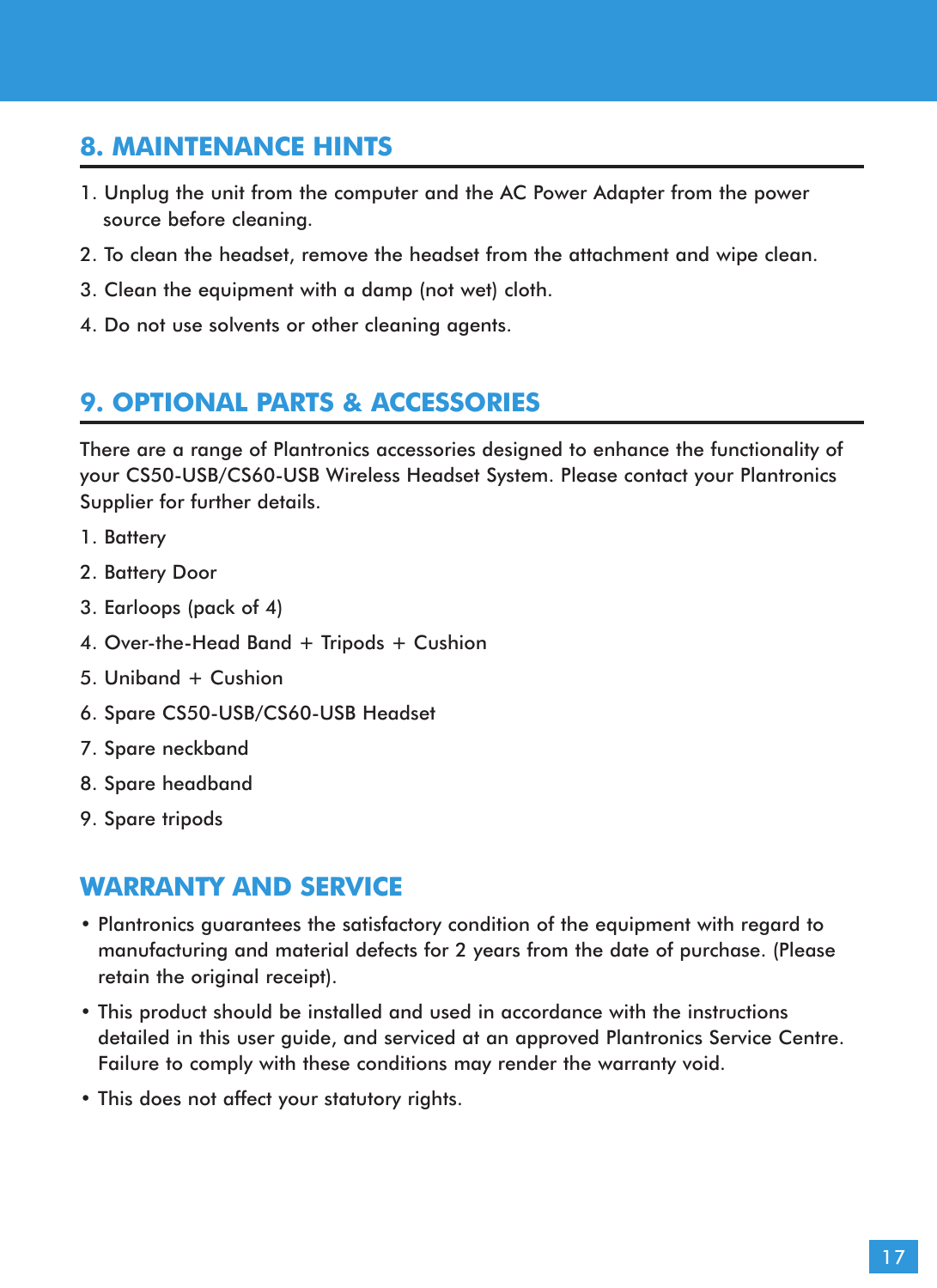## **FCC REGISTRATION INFORMATION FCC REQUIREMENTS—PART 15**

This device complies with Part 15 of the FCC Rules. Operation is subject to the following two conditions:

1. This device may not cause harmful interference, and

2. This device must accept any interference received, including interference that may cause undesired operation.

This equipment has been tested and found to comply with the limits for a Class B digital device, pursuant to Part 15 of the FCC Rules. These limits are designed to provide reasonable protection against harmful interference in a residential installation. This equipment generates, uses, and can radiate radio frequency

energy and, if not installed and used in accordance with the instructions, may

cause harmful interference to radio communications.

However, there is no guarantee that interference will not occur in a particular installation. If this equipment does cause harmful interference to radio or television reception which can be determined by turning the radio or television off and on,

the user is encouraged to try to correct interference by one or more of the following measures:

1. Reorient or relocate the receiving antenna.

- 2. Increase the separation between the equipment and receiver.
- 3. Connect the equipment into an outlet on another circuit.
- 4. Consult the dealer or an experienced radio/TV technician for help.

The FCC Want You To Know

Changes or modifications to this product not expressly approved by Plantronics, or operation of this product in any way other than as detailed by the owner's manual, could void your authority to operate this product.

#### FCC Requirements—Part 68

This equipment complies with Part 68 of the FCC Rules. The FCC Part 68 Label is located on the bottom of the unit. This label contains the FCC Registration Number and Ringer Equivalence Number (REN) for this equipment. If requested this information must be provided to your telephone company.

The REN is useful to determine the quantity of devices you may connect to your telephone line and still have all of those devices ring when your telephone number is called. In most, but not all areas, the sum of the RENs of all devices connected to one line should not exceed five (5.0). To be certain of the number of devices you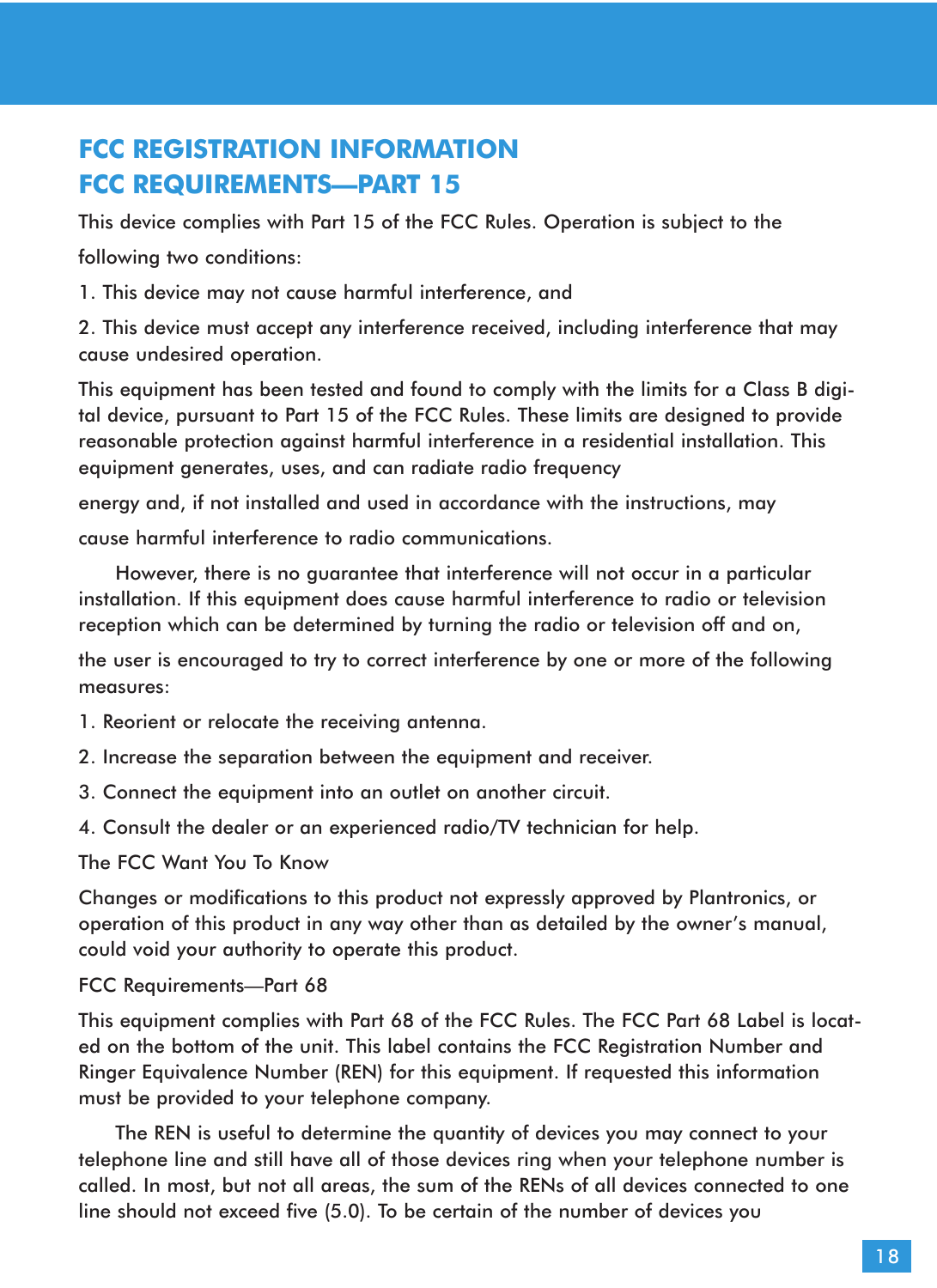may connect to your line, as determined by the REN, you should contact your local telephone company to determine the maximum REN for your calling area.

Connection to the telephone network should be made by using standard modular telephone jacks, type RJ11. The plug and/or jacks used must comply with FCC Part 68 rules. If this telephone equipment causes harm to the telephone network, the telephone company will notify you in advance that temporary discontinuance of service may be required. But if advance notice isn't practical, the telephone company will notify the customer as soon as possible. Also, you will be advised of your right to file a complaint with the FCC if you believe it is necessary.

The telephone company may make changes in it's facilities, equipment, operations or procedures that could affect the proper functioning of your equipment If they do, you will be notified in advance in order for you to make necessary modifications to maintain uninterrupted service.

NOTE: If your home has specially wired alarm equipment connected to the telephone line, be sure that installing the system does not disable your alarm equipment. If you have questions about what will disable your alarm equipment, contact your telephone company or a qualified installer.

Industry Canada Notice

TERMINAL EQUIPMENT

NOTICE: This equipment meets the applicable Industry Canada Terminal

Equipment Technical Specifications. This is confirmed by the registration number.

The abbreviation, IC, before the registration number signifies that registration was performed based on a Declaration of Conformity indicating that Industry Canada technical specifications were met. It does not imply that Industry Canada approved the equipment.

NOTICE: The Ringer Equivalence Number (REN) for this terminal equipment is marked on the equipment itself. The REN assigned to each terminal equipment provides an indication of the maximum number of terminals allowed to be connected to a telephone interface. The termination on an interface may consist of any combination of devices subject only to the requirement that the sum of the Ringer Equivalence Numbers of all the devices does not exceed five.

#### RADIO EQUIPMENT

The term "IC:" before the radio certification number only signifies that Industry Canada technical specifications were met.

Operation is subject to the following two conditions: (1) this device may not cause interference, and (2) this device must accept any interference, including interference that may cause undesired operation of the device. "Privacy of communications may not be ensured when using this telephone".